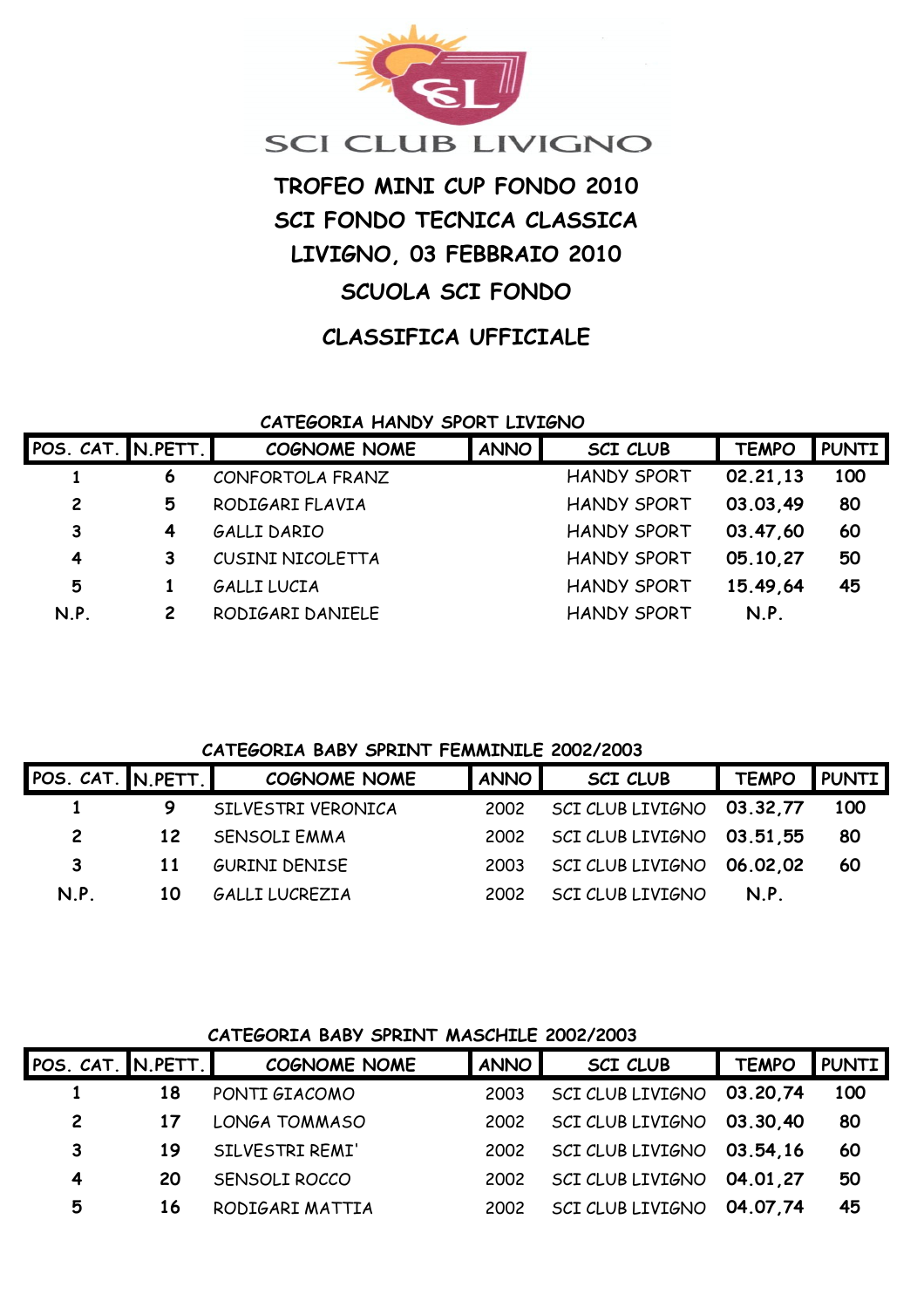#### **CATEGORIA BABY FEMMINILE 2000/2001**

| POS. CAT. N.PETT. |    | <b>COGNOME NOME</b>    | <b>ANNO</b> | <b>SCI CLUB</b>  | <b>TEMPO</b> | <b>PUNTI</b> |
|-------------------|----|------------------------|-------------|------------------|--------------|--------------|
|                   | 29 | SILVESTRI ELISA        | 2000        | SCI CLUB LIVIGNO | 03.24.26     | 100          |
| $\overline{c}$    | 24 | BORMOLINI VALENTINA    | 2001        | SCI CLUB LIVIGNO | 03.36.08     | 80           |
| 3                 | 28 | <b>BORMOLINI PETRA</b> | 2001        | SCI CLUB LIVIGNO | 03.43.57     | 60           |
| 4                 | 26 | <b>GURINI NICOLE</b>   | 2000        | SCI CLUB LIVIGNO | 03.44.12     | 50           |
| 5                 | 27 | <b>GALLI ALICE</b>     | 2001        | SCI CLUB LIVIGNO | 04.42.73     | 45           |
| N.P.              | 25 | <b>GALLI LUDOVICA</b>  | 2001        | SCI CLUB LIVIGNO | N.P.         |              |
|                   |    |                        |             |                  |              |              |

## **CATEGORIA BABY MASCHILE 2000/2001**

| POS. CAT. IN.PETT.      |    | <b>COGNOME NOME</b>      | <b>ANNO</b> | <b>SCI CLUB</b>         | <b>TEMPO</b> | <b>PUNTI</b> |
|-------------------------|----|--------------------------|-------------|-------------------------|--------------|--------------|
|                         | 38 | ORSINI LEONARDO          | 2000        | SCI CLUB LIVIGNO        | 02.52,58     | 100          |
| 2                       | 33 | SILVESTRI FILIPPO        | 2000        | <b>SCI CLUB LIVIGNO</b> | 02.52,75     | 80           |
| 3                       | 35 | <b>CUSINI THOMAS</b>     | 2000        | SCI CLUB LIVIGNO        | 02.53,37     | 60           |
| $\overline{\mathbf{4}}$ | 37 | <b>MOTTIN PIETRO</b>     | 2000        | <b>SCI CLUB LIVIGNO</b> | 02.54,83     | 50           |
| 5                       | 32 | CUSINI NICOLO'           | 2001        | SCI CLUB LIVIGNO        | 02.58,87     | 45           |
| 6                       | 34 | <b>GALLILUCA</b>         | 2000        | SCI CLUB LIVIGNO        | 03.00,58     | 40           |
| 7                       | 36 | <b>BORMOLINI JAKOB</b>   | 2000        | <b>SCI CLUB LIVIGNO</b> | 03.00,66     | 36           |
| 8                       | 40 | <b>BORMOLINI MICHELE</b> | 2001        | <b>SCI CLUB LIVIGNO</b> | 03.38.43     | 32           |
| 9                       | 39 | ORSINI LORENZO           | 2001        | <b>SCI CLUB LIVIGNO</b> | 03.42,90     | 29           |

#### **CATEGORIA CUCCIOLI FEMMINILE 1998/1999**

| POS.~CAT.~ N.PETT. |    | <b>COGNOME NOME</b>  | <b>ANNO</b> | SCI CLUB                | <b>TEMPO</b> | <b>PUNTI</b> |
|--------------------|----|----------------------|-------------|-------------------------|--------------|--------------|
|                    | 48 | ZINI VITTORIA        | 1998        | <b>SCI CLUB LIVIGNO</b> | 09.10,00     | 100          |
| 2                  | 49 | ZINI MICHELA         | 1998        | <b>SCI CLUB LIVIGNO</b> | 09.10,78     | 80           |
| 3                  | 45 | CUSINI VALENTINA     | 1998        | <b>SCI CLUB LIVIGNO</b> | 09.25,34     | 60           |
| 4                  | 50 | <b>CUSINI DEBORA</b> | 1998        | <b>SCI CLUB LIVIGNO</b> | 09.41,06     | 50           |
| 5                  | 46 | LAZZERI ANNALISA     | 1998        | <b>SCI CLUB LIVIGNO</b> | 10.23,46     | 45           |
| 6                  | 52 | CUSINI CLARISSA      | 1998        | <b>SCI CLUB LIVIGNO</b> | 10.35,37     | 40           |
| 7                  | 51 | <b>CUSINI ELENA</b>  | 1998        | <b>SCI CLUB LIVIGNO</b> | 10.38,82     | 36           |
| 8                  | 44 | CUSINI SILVIA        | 1999        | SCI CLUB LIVIGNO        | 12.51,78     | 32           |
| 9                  | 47 | MURGIA FEDERICA      | 1999        | <b>SCI CLUB LIVIGNO</b> | 14.03,60     | 29           |